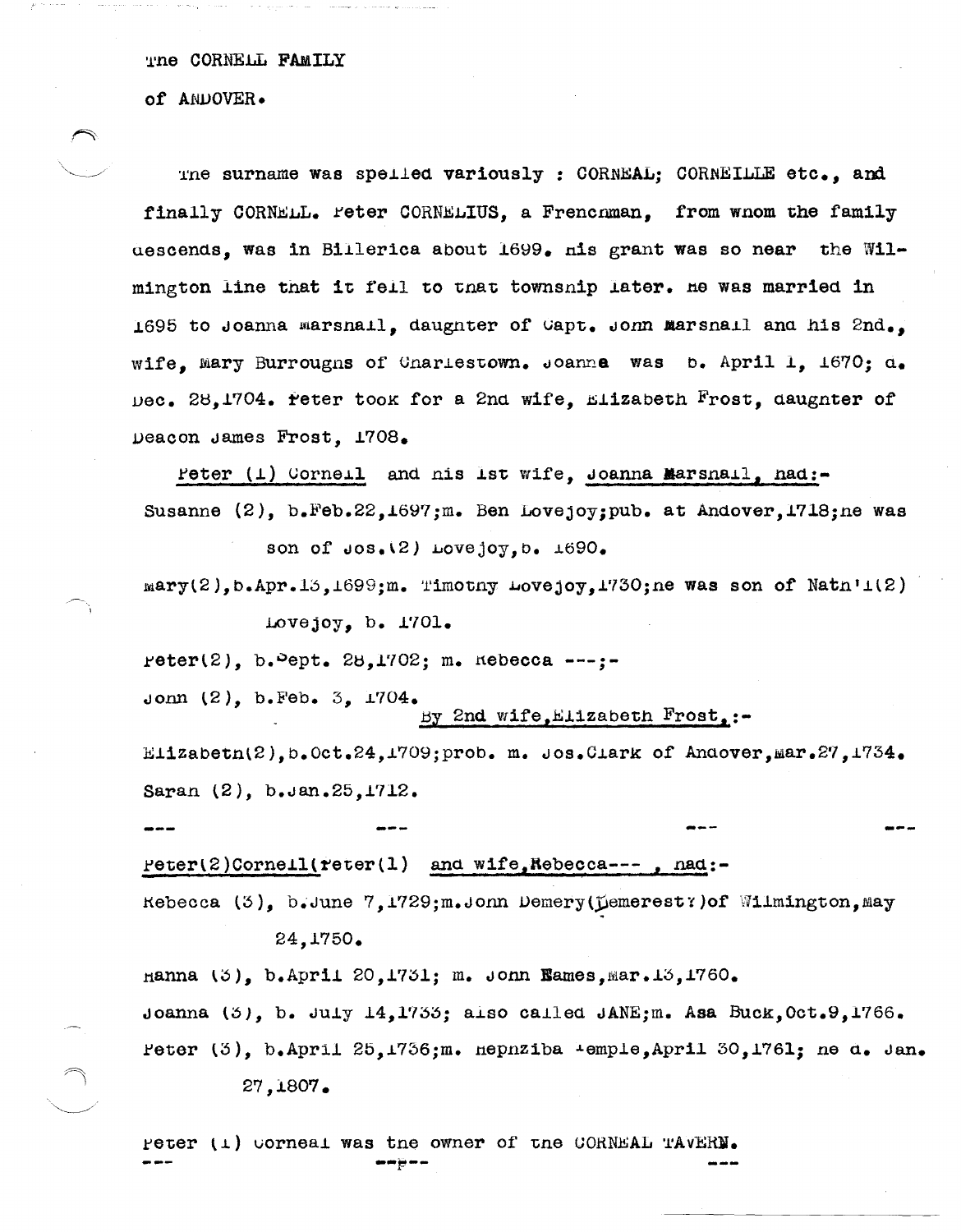The CORNELL FAMILY

Children of Feter (2) Cornell and wife,  $k$ ebecca, (cont.): Sarah  $(3)$ , b. Feb. 20, 1740; m. Joshua Harnden, Dec. 8, 1763; ne d. 1807 at 68; she d. 1816. He was son of John and mary marnden. mary  $(3)$ , b. Aug. 13, 1742; m. Joseph Winn, Feb. 13, 1766; he was son of **Hezekian and Betnia, b. 1745.** Peter  $(3)$  Cornell (Feter  $(2-1)$  and wife, nepnziba Temple, had:-John  $(4)$ , b. Sept.  $10,1762$ . Ebenezer  $(4)$  b. Feb.9,1766. James  $(4)$ , b. Oct. 2, 1764; d. Feb. 27,1837; m. Lucretia Jaquith. Jan. 4, 1787; sne d. Feb. 7, 1836 at 68.  $(4)$  Cornell(Feter (3 -2-1) and wife, Lucretia Jaquitn, had:- $J$ ames James  $(5)$ , b. Oct. 22, 1787;  $a_{\bullet}y_{\bullet}$  $\mathbf{H}$ ; m. Cyrus Tayior, Feb.16, i809; she d. Lucretia  $(5)$ , b. Feb. 7, 1836; he d. May 24, 1857 at 78. widow James (5), 2nd., b. Aug. 12, 1797; m. 7Folly Clark, dau. of Zachariah; in Andover, she  $a_*/\text{April 1, }1855$  at 57; he  $a_*$  Feb. 1, 1832 James (5) Cornell(Jas.(4) Peter  $(3-2-1)$  and wife, Polly Clark, nad:-James Thompson  $(6)$ , b. Mar.24, 1821; drowned while bathing in Snawsnin, June 30, 1845. mary  $(6)$ , b. Oct. 9, 1822; ,. Marshall Blood, June 30, 1841. Charlotte  $(6)$ , b. April 13, 1825; m. James Smith of Andover, Dec. 23.  $\text{\tt L847:}$  he was son of Caleb and Ann. (Not residents of And.) Jonn (6), b. Sept. 6,1830; d. in Andover, unm. Dec. 27, 1892.

-2⊷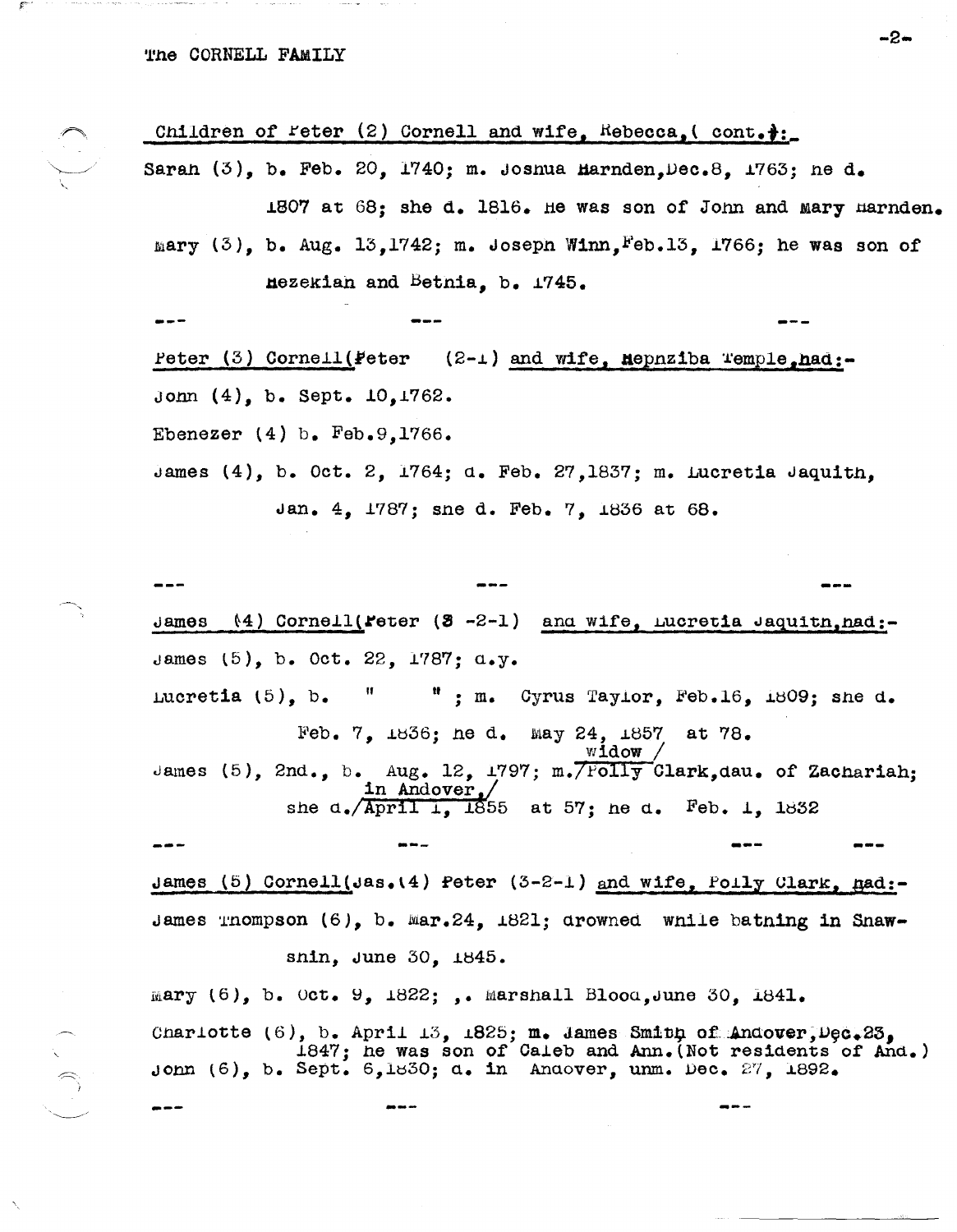(1988년 : 1912) 아마운스럽은 이러한 문화가 한 번 있나 가는 ^^^



 $-3-$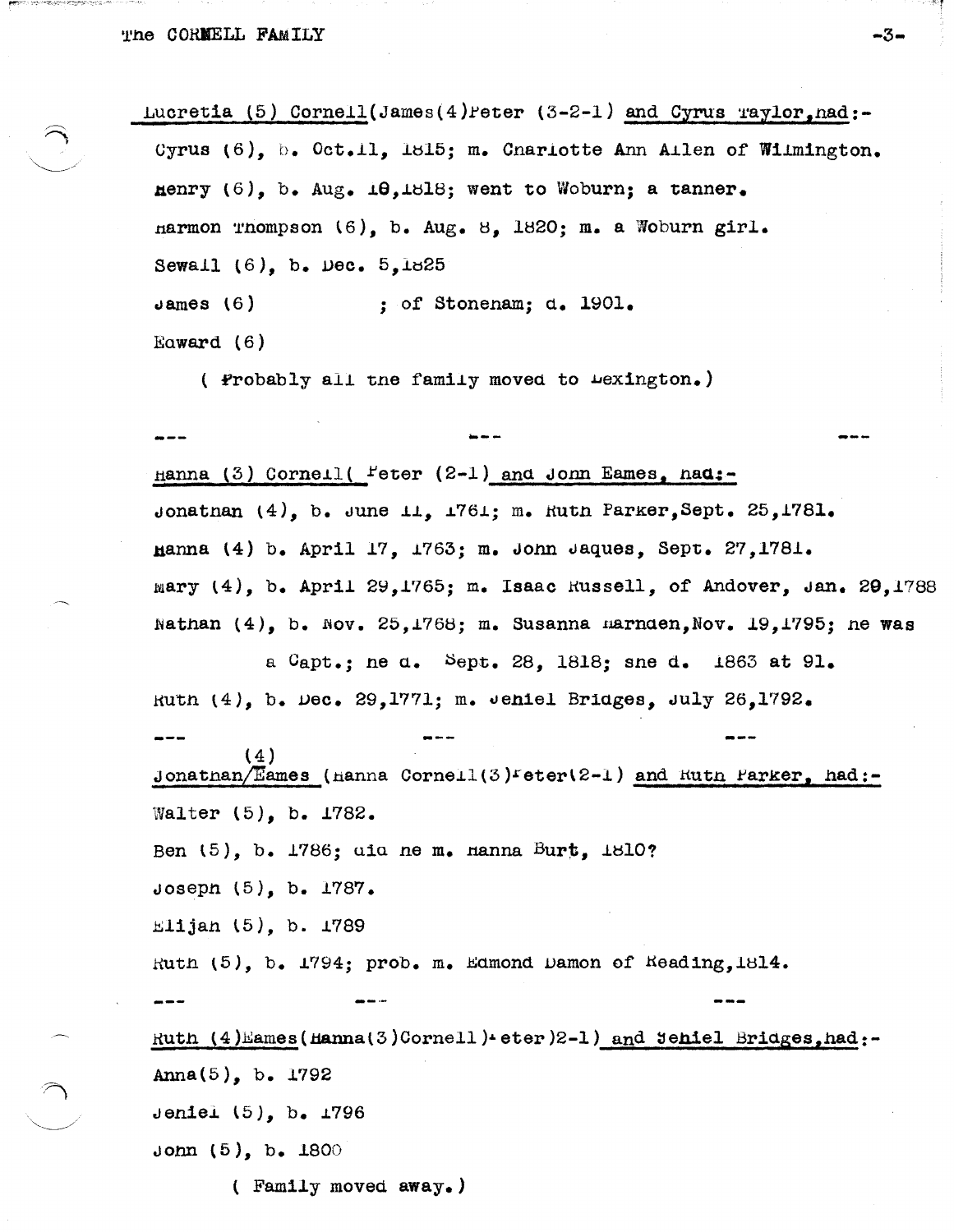$(4)$  $Hama/Examples$  (Hanna (3) Cornell(reter(2-1) and Jonn Jaques, had:-John  $(5)$ , b. 1783. Clarissa (5), b. 1785. Hanna (5), b.1787.

 $($  All moved away.)

 $(4)$ Nathan/Eames (Hanna(3)Cornell(Feter(2-1) and Susanna Harnden, had:-Susanna (5), b. 1796; ( one Susan, m. David Hart, 1816; another was

Susan Eames, dau. of Wm. and Rutn. b. 1795; one of these two m. Joseph Young.  $1816.$ )

Clarissa (5), b. 1798; m. Asa G. Sneidon, 1815.

Abigail (5) b. 1800; m. Isaac morrill, 1820.

Nancy (5), b. 1804.

Nathan (5), b.1808; d. 1841.  $and:-$ Lemuel Cobb  $(5)$ , b.  $\nu$ ec.7, 1813; a. Sept.1,1895; m. Catherine E. How-

ard; sne  $a$ . June 29. 1894 at 80; they had:-Charles Henry (6), b. Jan.9, 1842; d. 1843. aaugnter (6), b. Oct.10,1857; a. 1859. Catherine Elizabeth  $(6)$ , b. may 15, 1840; d. Jan. 1860. Myron (6), b.Oct. 31, 1855; d. Oct. 10, 1881. Lemuel noimes (6), b. 1838; m. melen Eames, 1869. mary Ellen (6), b. April 24,1844; m. Geo. M. Milligan of rlymouth. N. H'  $1866$  . nenry Martin  $(6)$ , b. June 13, 1846; m. Caroline F. Walker of Fryeburg  $'1872$ Clara Ann  $(6)$ , b. Dec.  $2,1848$ . Jonn noward (6), b. Sept. 24, 1853; m. Martna Toy, 1883.

( I feel sure that Joanna Cornell and Asa Buck went to Wyombng  $V$ alley, Pa.)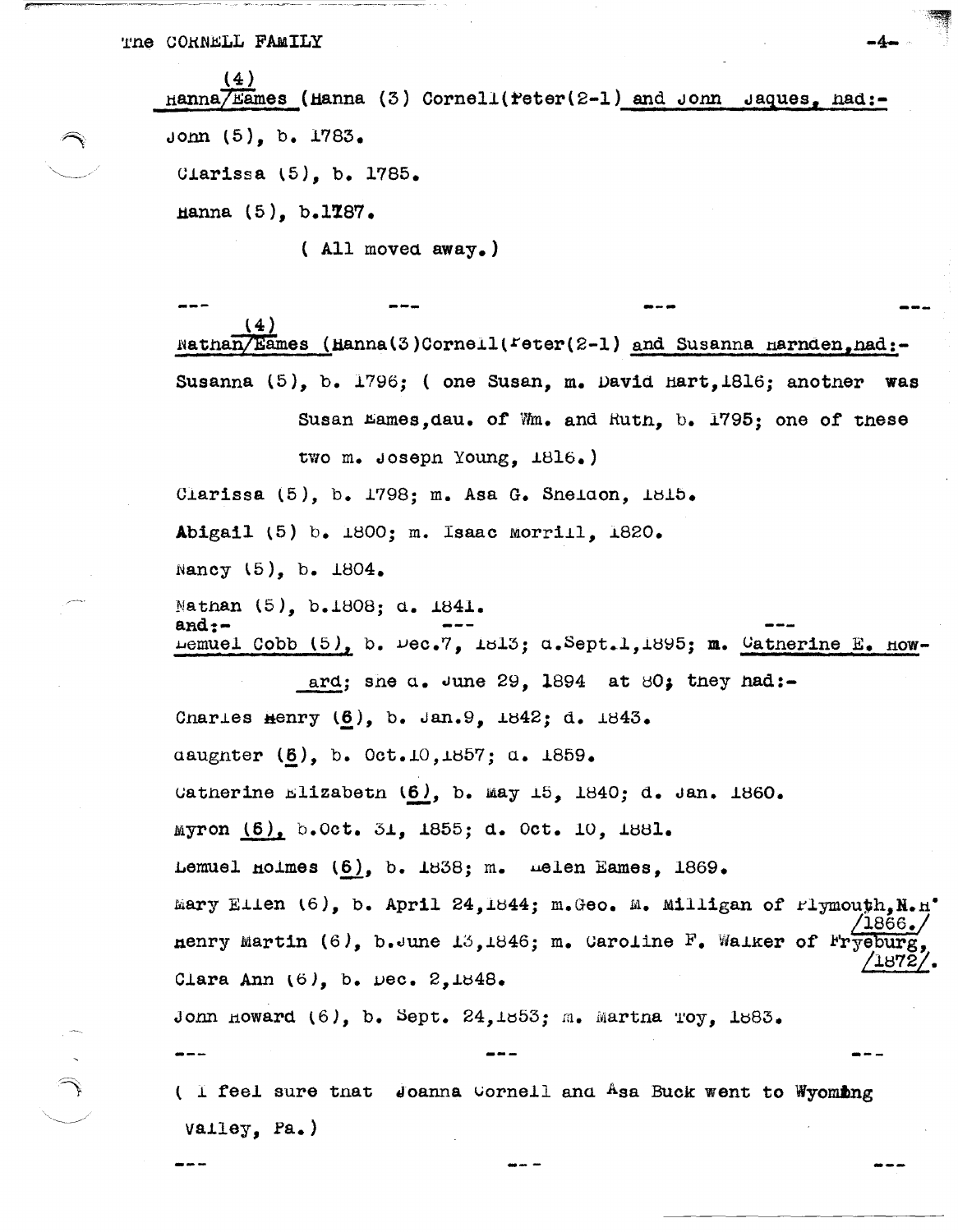Saran  $(3)$  Cornell (reter(2-1) and Josnua marnden, had:-Saran (4), b. 1764; m. Joseph Gowing, 1788; ne a. 1825 at 64; sne d.  $1842$ . Joshua (4)  $b_{\bullet}1767$ ; m. Dolly Jaquitn. 1793; ne d. 1854 at 87; sne d.  $'$  1861,at 86 Susanna (4), b. 1772; m. Nathan Eames, 1795; ne was her cousin on the cornell side. Anna  $(4)$ , b.  $1775$ . Rebecca  $(\Delta)$ , b. 1778; aid sne m. Caleb Warren of Fryeburg, 1807? Clarissa  $(4)$ , b.  $1784$ ; m. Jonathan Jones,  $1804$ ; no record nere. Sarah(4) Harnden(Sara (5) Cornell(rete(2-1) and Jo.Gowing, nad:-Joseph  $(5)$ , b. 1791; u. 1884; prob. unm. Joshua (5), b. 1796; d. 1850; m. Clarissa--, 1835; sne d. 1865 at 56. Saily  $(5)$ , b. 1799; aid she m. Caleb Lames, Jr.1826? Joshua(4)marnaen(Sara(3)Cornell (Pete(2-1) and Dolly Jaquitn, nad:- $Dolly(5)$ , b. 1794; a. 1884; unm. Josnua (5), b.  $1796$ ; m. Lydia Gowing,  $1830$ . James Jaquitn  $(5)$ , b.  $1800$ ; m. Mary W. Newnall,  $1838$ . Betsy Jaquitn  $(5)$ , b. 1803; m. Lilly Eaton of Fortsmoutn. N.n.1822. Henry (5), b. 1808: a. 1871. Mary  $(3)$  Cornell(Feter(2-1) and Joseph Winn, had:molly (4), b. 1766; a. 1783. nezekia  $(4)$ , b. 1768. nanna (4), b. 1770.<br>Joseph (4), b. 1772. Jonathan  $(4)$ , b.  $1774$ . Feter  $(4)$ , b.  $1776$ . rebecca  $(4)$ , b.  $1778$ . Betsy  $(4)$ , b. 1780. (All these moved away.)